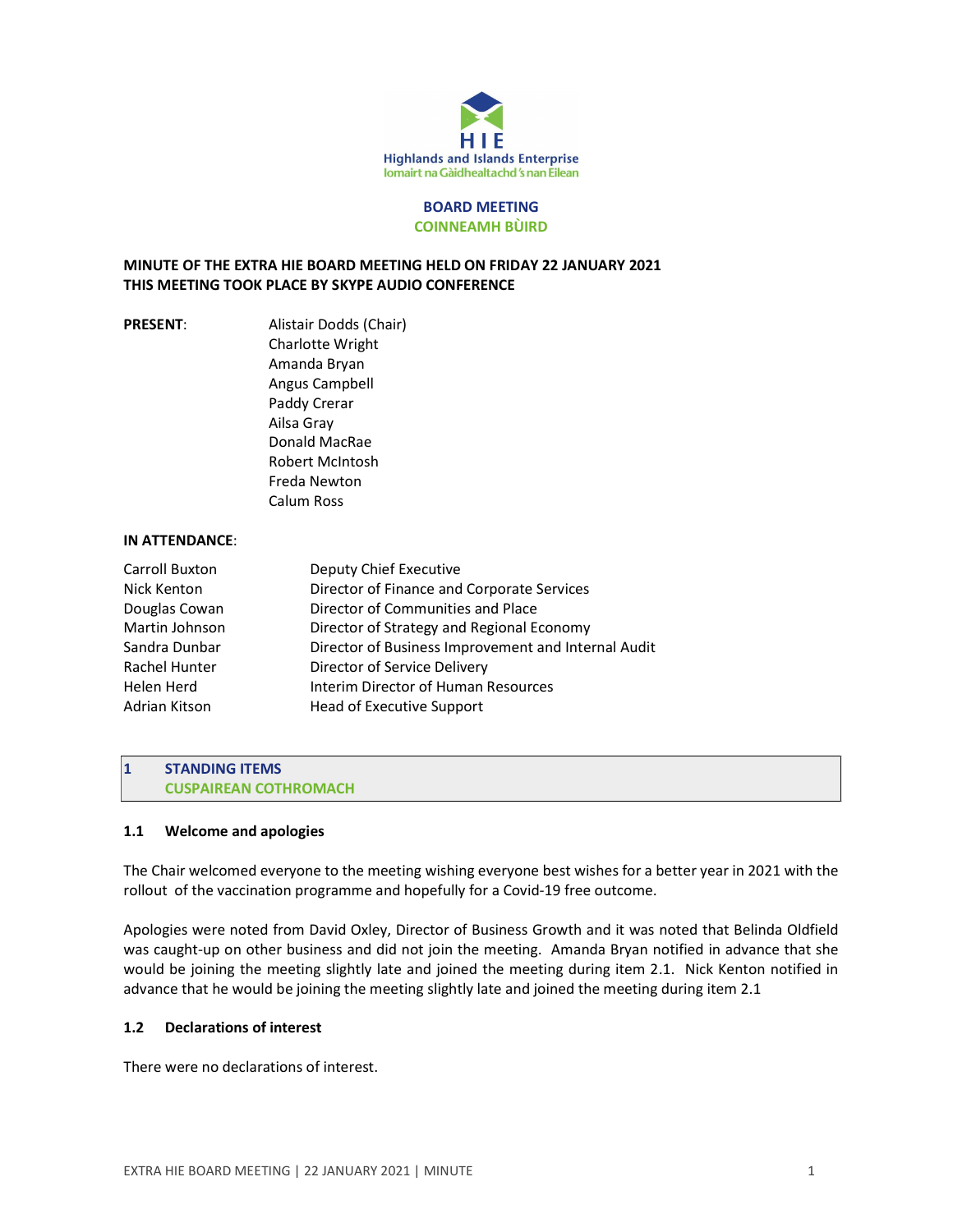## 2.1 Scottish Wedding Industry Fund

The Deputy Chief Executive presented a paper seeks permission from the HIE Board for Highlands and Islands Enterprise (HIE) to deliver the Scottish Wedding Industry Fund (SWIF) in the HIE region on behalf of the Scottish Government (SG) and to accept an initial additional funding allocation of up to £2.0m for the purpose.

SG had indicated that an additional £10 million may be available pan Scotland should it be required which, on a pro rata basis could mean a further additional amount of £1.3 million being allocated to HIE. It had however been suggested that any additional funding may be flexed to address areas where demand is exceptionally high.

On Wednesday 9 December 2020, the SG announced a pan Scotland £15 million fund of support for the wedding sector and its supply chain. The fund was developed following discussion between cabinet ministers, South of Scotland Enterprise and the newly established Scottish Wedding Alliance.

This national fund will be delivered jointly by HIE, Scottish Enterprise (SE) and South of Scotland Enterprise (SOSE), with SOSE taking a lead role in the development of the fund, although working closely with HIE and SE.

SG's objective is to support as many businesses as possible operating in the Scottish Wedding Industry to survive the current Covid crisis and enable a restart in 2021 and is part of a wider response by SG to support businesses in tourism, hospitality and supply chains to remain viable in the face of continued restrictions. This fund will operate alongside other recently announced funds, such as the Hospitality Top up Fund operated by Local Authorities.

The newly established Scottish Wedding Industry Alliance suggests that there are at least 14,500 businesses in Scotland operating in the wedding industry. They also estimate 5,500 have weddings as their core business. This suggests that the Fund could have a high volume of applications – thousands rather than hundreds.

A flat rate grant based on the business' turnover - ranging from £5,000 - £25,000 – will be awarded. These turnover bands and the maximum grant payment were developed in consultation with the Scottish Wedding Industry Alliance. The maximum grant is consistent with other COVID-19 funding.

The application window for the Fund is two weeks but will be extended (or reduced) depending on the level of applications and funding available. All payment of grants will be made prior to 31 March 2021.

Key areas of risk have been identified and have been highlighted to SG. It is recognised that the delivery of this high volume, low value grant Fund at pace, in a short time frame, brings with it inherent risk and falls outwith HIE's normal processes. Risks have been grouped and proposed mitigation measures outlined where appropriate. To mitigate risk, a short life team led by the Director of Service Delivery has been established dedicated to the delivery of this Fund. Options for supplementing resource within high pressure areas such as the enquiry service and the data centre (to support high volume of payments in the same period as financial year end) are being explored.

The Chief Executive highlighted the challenges of delivering the Fund noting that the risks have been clearly articulated in the paper along with the measures that will be implemented to mitigate these risks. With the timing coinciding with the financial year end for HIE, it is recognised that there is a lot of additional work to be undertaken with teams stretched to capacity.

The Board discussed this in great detail with the key points from the discussion noted below: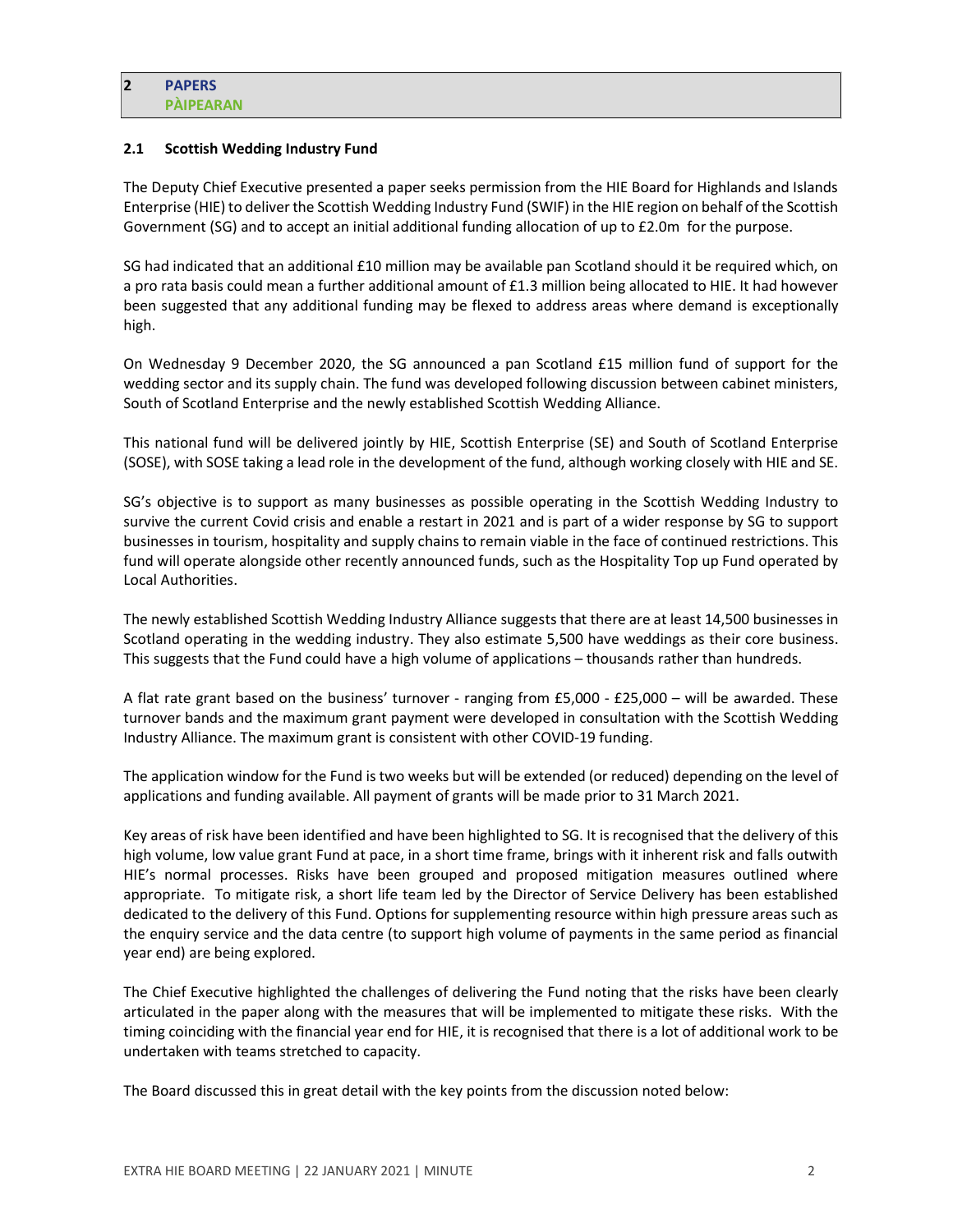- This is a sensible way forward, recognising the huge task to administer the process and the additional pressure placed on staff to deliver.
- Will there be any auditing after the fact and could this cause any issues for HIE? It was confirmed that there is no expectation on HIE to repay funds after the event. There will be a series of spot checks undertaken throughout the process, the risks have been fully outlined to Scottish Government and the risk has been accepted. The legal undertaking allows for clawback from recipients of funding and there are no plans for an additional post fund audit.
- Could there be possible future pressure on SG to audit and could this have potential for negative impact on HIE budgets? HIE has sought to understand the inherent risks and has put in place mitigation measures. HIE has been explicit with SG and there are no recovery expectations from HIE. The Chief Executive confirmed that Audit Scotland will review as part of their normal audit plan with responsibility falling to HIE as administrators of the fund. It is proposed to discuss this further with the HIE Risk and Assurance Committee.
- There is possible reputational risk for HIE with the SG setting the eligibility criteria, although the public will see this as HIE. It was agreed that there is a risk associated with delivering at speed, volume could cause issues and there is the possibility of there being IT issues due to the high volume of applications. Although there was an indication of the size and scale of the number of businesses across Scotland provided by the Scottish Wedding Industry Alliance, there were no statistics for the Highlands and Islands region therefore it is difficult to gauge demand.
- There needs to be absolute clarity with SG in relation to the risk and this needs to be clearly documented for future reference.
- It was noted that one of the key risks could be volume of applications. This is the first time that the new website has been used for such a purpose along with the introduction of a new web based form. Extensive testing has been undertaken with a test of 20,000 hits per minute which the system coped with.
- The main identified risk is in relation to self-declaration, checks have been built in as far as possible. There are fewer validation checks available for sole traders and the self-employed however a range of sources are being looked at to mitigate the risk. It was asked that HIE consider independent verification by an external source such as Accountants or someone with local standing. It was noted that partners had agreed due to the speed required not to undertake additional verification and it was agreed that this should be documented.
- Noting that the fund is based on a first come, first served basis, if there is significant volume will the SG address with additional funds? It was confirmed that £15.0m had been identified for the fund with an additional £10.0m available if oversubscribed. There is no indication of further funding availability over and above this. Once the threshold is hit, HIE will notify SG and will be kept under constant review.

The Chair welcomed the helpful discussion noting all of the issues that had been raised and the responses provided. The Board approved the recommendations made in the paper to 1) Approve an initial allocation of up to £2.0m revenue funding from the Scottish Government to deliver the Wedding Industry Fund in the Highlands and Islands Enterprise area and 2) The HIE Board delegated approval of any further allocation of funding from Scottish Government for this purpose of up to £1.3m to the HIE Leadership Team.

# 2.2 Ski Sector Fund

The Director of Business Improvement and Internal Audit presented a paper providing an update on the Scottish Government (SG) Ski Sector fund with recommendations on HIE's role in due diligence and approval of funding.

In December 2020, the Scottish Government announced £104.3 million support for Tourism and Hospitality businesses across Scotland. This funding was part of the Government Covid response to support recovery. Included in this funding was £3m for ski centres in Scotland. HIE staff have been liaising with Scottish Government, partners in Scottish Enterprise and South of Scotland Enterprise and Snowsport Scotland to inform the design of this fund.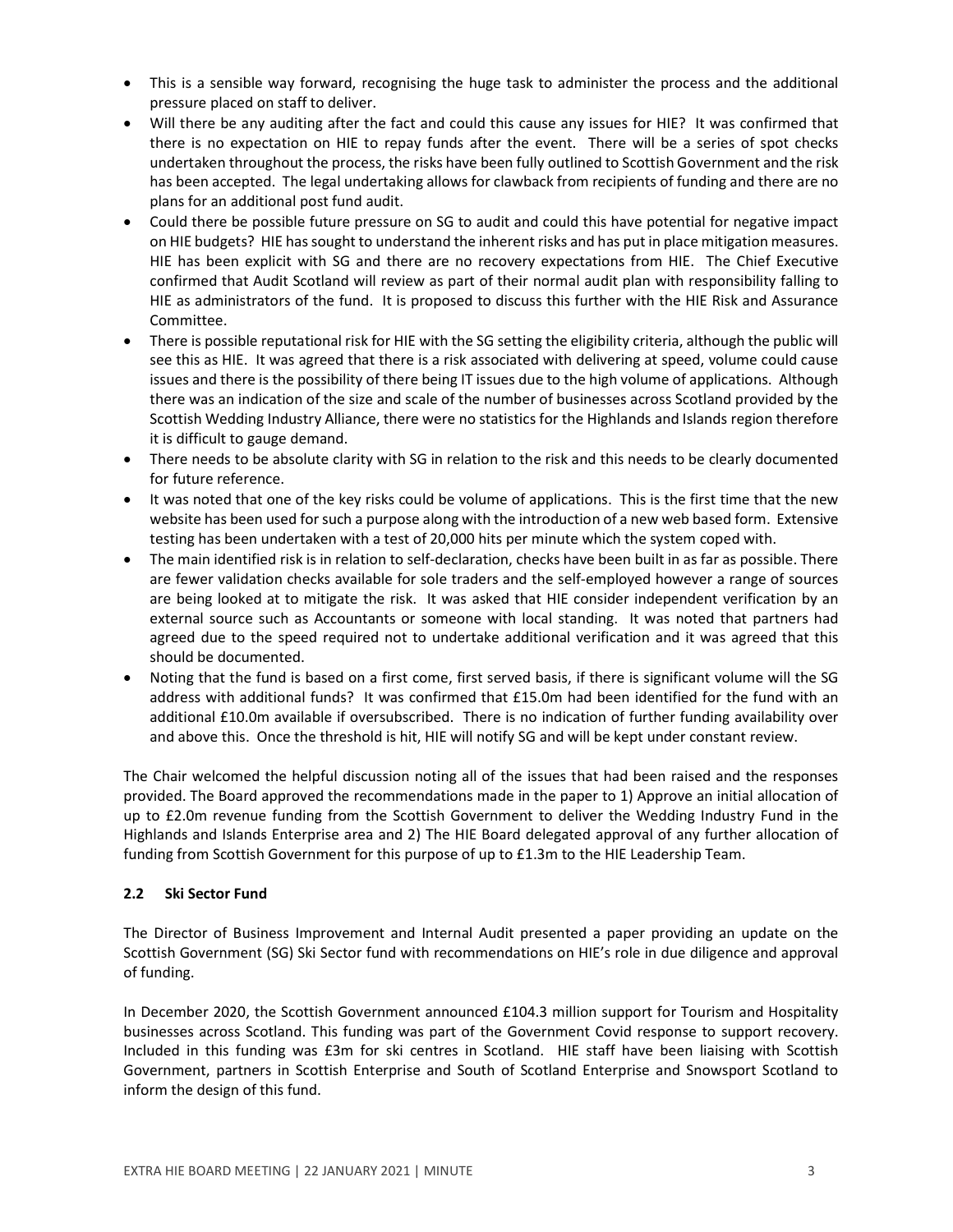The Director outlined that this was a targeted fund informed by information provided by Snowsport Scotland and would be aimed at a small number of businesses broken down into two tiers. The fund criteria is still under development but indicatively would be, Tier 1) Outdoor mountain resorts and Tier 2) The indoor centres and dry ski slopes. Quasi-public sector owned bodies had been ruled as outwith the fund eligibility.

£3.0m has been identified to support the sector, £2.0m of this was part of the formal announcement and there may be additional funding allocated but this is the subject of further consideration by the Scottish Government.

Indicatively Tier 1 businesses would be allocated between £500k and £600k each, with Tier 2 businesses awarded a maximum of £50k. A contingency was being considered to accommodate further eligible applicants should these be identified. The current criteria suggest three mountain resorts in the HIE area would be eligible with potential for at least one other business. The current value of allocation in the HIE area is under £2.0m but this may increase if further funds become available.

The Board asked how the funding ceilings had been arrived at. It was confirmed that Snow Sport Scotland had used sectoral information to arrive at the ceilings. HIE due diligence will consider each applicant on a case by case basis and make recommendations to the Leadership Team.

The Board asked why CMSL had been identified as not being eligible to receive funding. It was confirmed that SG has decided not to make funding available to quasi-public sector owned entities where funding is already in place.

The Board approved the following recommendations made in the paper amending point 4 to delegate approval of any further allocation of funding from Scottish Government for this purpose to the HIE Leadership Team: 1) Note the Ski Sector fund being introduced by the Scottish Government; 2) Agree HIE's lead role in delivery for organisations in our region; 3) Approve funding in line with the indicative allocations and 4) The HIE Board delegated approval of any further allocation of funding from Scottish Government for this purpose to the HIE Leadership Team.

It was noted that a further update will be provided to the Board on the final fund criteria and if further funds are allocated to the region.

The Board recognised the effort of all staff in the delivery of these funds which are benefiting businesses across the Highlands and Islands.

### 3 ITEMS FOR INFORMATION CUSPAIREAN AIRSON FIOSRACHADH

### 3.1 AOB

### Space Hub Sutherland

The Chief Executive provided an update to the Board confirming that a decision had been made not to proceed with the planned ground investigations due to the current Covid restrictions. The critical path for the project has been reviewed and this can be accommodated.

The Chair agreed that this was a sensible approach to take and the right thing to do in the circumstances.

3.2 Forthcoming meeting dates:

- Tuesday 23 February Board Meeting
- Tuesday 2 March Risk and Assurance Committee